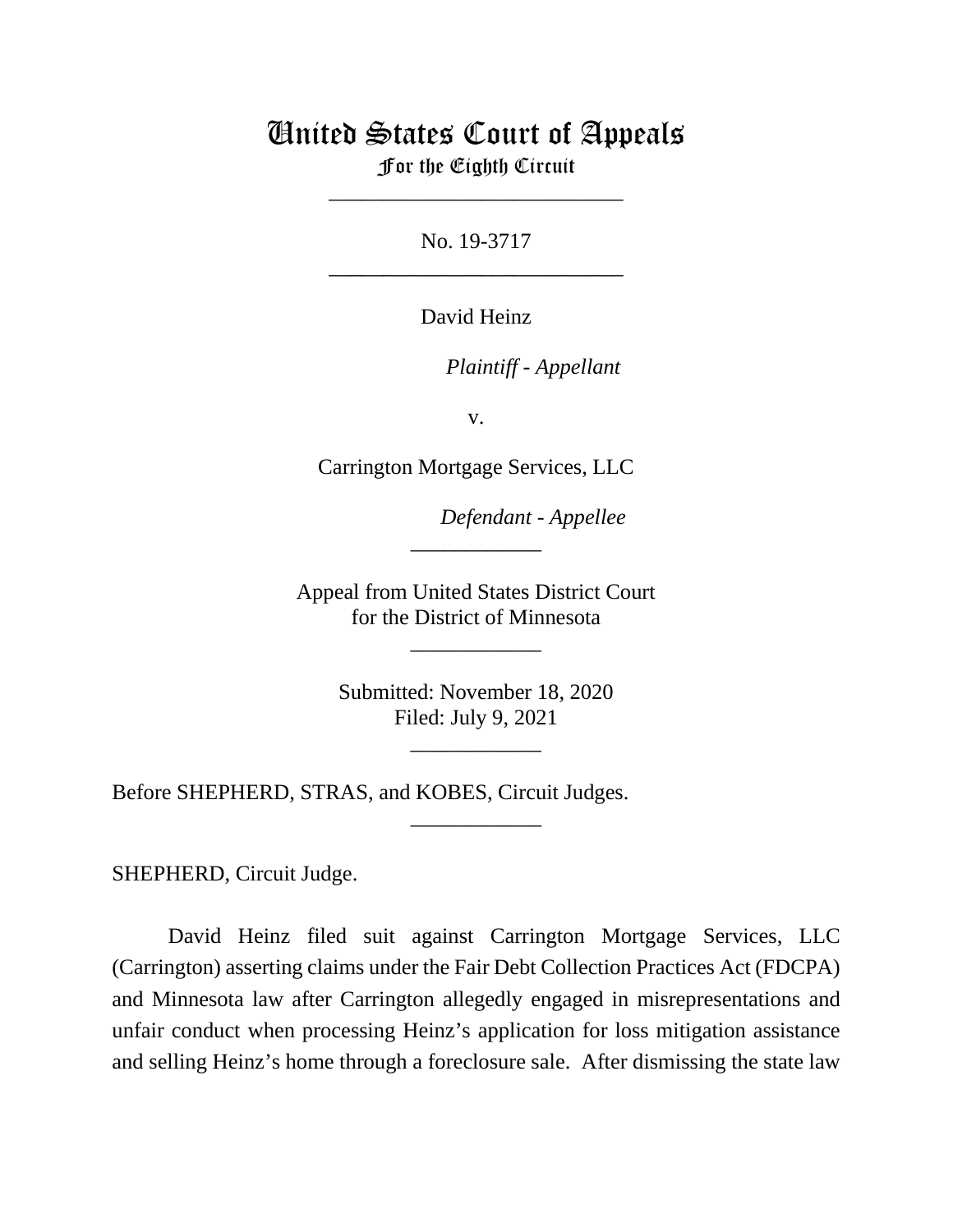claims, the district court<sup>[1](#page-1-0)</sup> granted summary judgment in favor of Carrington on the FDCPA claim, concluding that Carrington's alleged misrepresentations and unfair conduct were not made or carried out in connection with an attempt to collect a debt, and thus Heinz could not sustain a claim under the FDCPA. Heinz appeals, and having jurisdiction under 28 U.S.C. § 1291, we affirm.

## I.

 In March 2008, David Heinz obtained a loan from Countrywide Bank, FSB, in the amount of \$247,344. The loan was evidenced by a promissory note and secured by a mortgage on Heinz's Eagan, Minnesota area residence. During the life of the loan, Heinz defaulted several times. For example, in 2010, Heinz defaulted on the loan, but after applying for loss mitigation assistance, he was granted a loan modification which cured his default and brought him current on his payments. And, in 2013, Heinz again defaulted on the loan and applied for loss mitigation assistance. Heinz was granted a second loan modification which cured this default and brought him current on his payments. In June 2016, both the mortgage and note were assigned to Bank of America, N.A. (BANA).

In September 2016, after another default, BANA initiated a foreclosure process and notified Heinz that the foreclosure sale of his home was scheduled to occur on August 1, 2017. Heinz again applied for loss mitigation assistance. On March 4, 2017, BANA notified Heinz by letter that his application for a loan modification was no longer being reviewed because he had failed to provide the requisite documents to complete his application. On May 18, 2017, BANA again notified Heinz by letter that his application remained incomplete and was no longer under review because of his failure to provide required documents to complete the application.

<span id="page-1-0"></span><sup>&</sup>lt;sup>1</sup>The Honorable Susan Richard Nelson, United States District Judge for the District of Minnesota.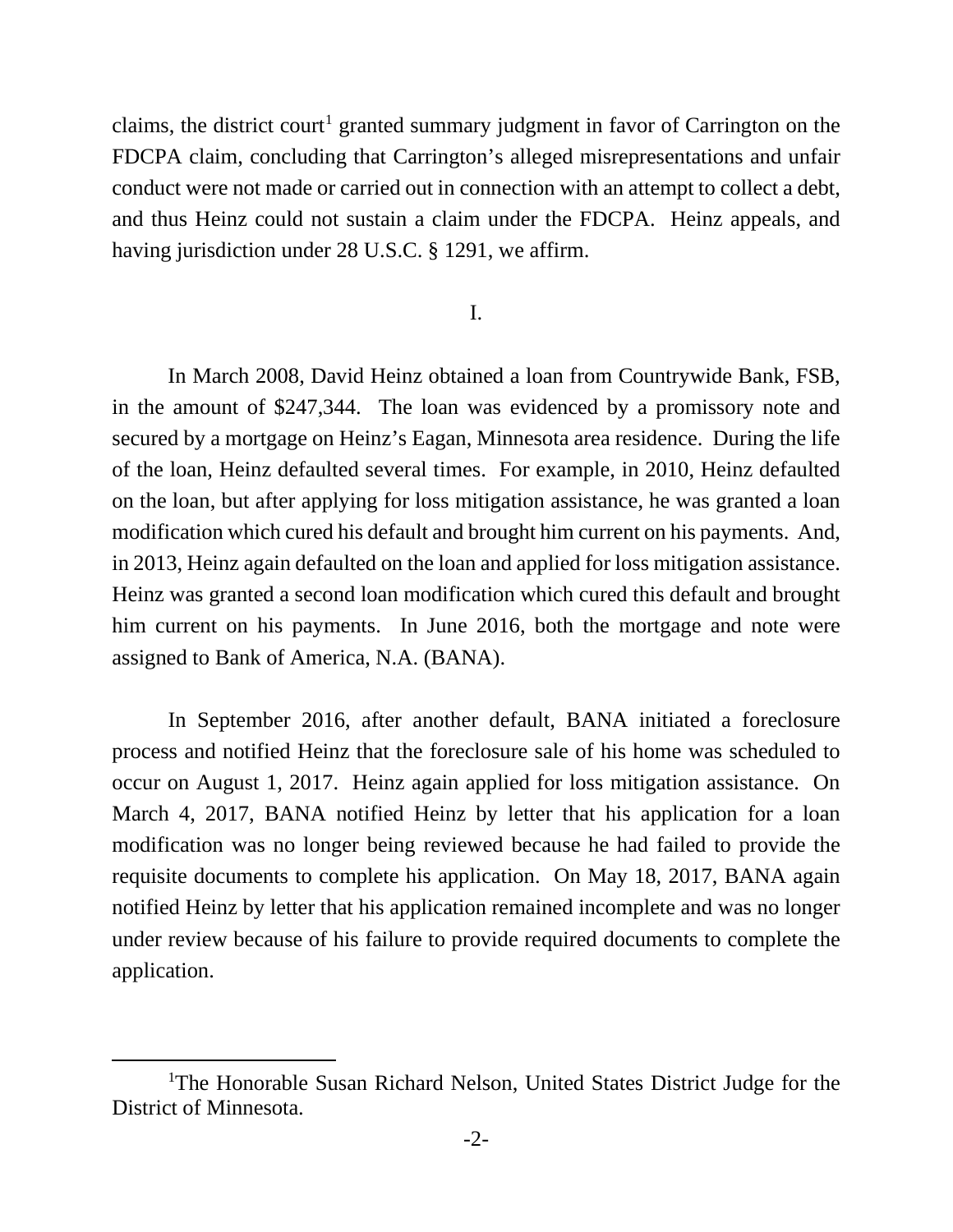On July 11, 2017, Carrington became the servicer of Heinz's loan. Heinz was provided notice of the transfer from BANA to Carrington, $<sup>2</sup>$  $<sup>2</sup>$  $<sup>2</sup>$  after which he spoke to</sup> a Carrington representative who confirmed that the foreclosure sale scheduled for August 1, 2017, would proceed as scheduled. This representative also allegedly told Heinz that if he wished to prevent the foreclosure sale, he would have to produce a loss mitigation package by midnight that same evening. After the call, Heinz contacted the Minnesota Attorney General's Office for assistance in dealing with Carrington regarding a new loss mitigation application. The Minnesota Attorney General's Office began to represent Heinz, and Heinz asserts that he relied on the Office to relay to him communications and information it received from Carrington regarding his loan.

On August 2, 2017, Heinz was notified by letter that the foreclosure sale had been postponed to September 9, 2017, before he was later notified that the foreclosure sale had been again postponed to November 14, 2017. Between August and November 2017, Heinz made requests to Carrington for loss mitigation assistance and loan modification. In connection with these requests, Heinz mailed to Carrington financial information including tax returns, proof of income, and statement of living expenses. In written communications and telephone calls, Carrington advised Heinz that the information provided was incomplete and Heinz made various attempts to provide the requested documentation.

In a letter dated November 8, 2017, a representative with the Minnesota Attorney General's Office notified Heinz that, on November 7, 2017, during a call between the Attorney General's Office and Carrington, a Carrington representative allegedly confirmed that Heinz's file had been sent to underwriting and was awaiting a final determination. The representative explained that when the application was sent to underwriting, it was considered complete and would force the postponement of the foreclosure sale.

<span id="page-2-0"></span><sup>2</sup> BANA apparently remained the promisee under the promissory note and the mortgagee under the real estate mortgage, with Carrington assuming only the servicing responsibilities.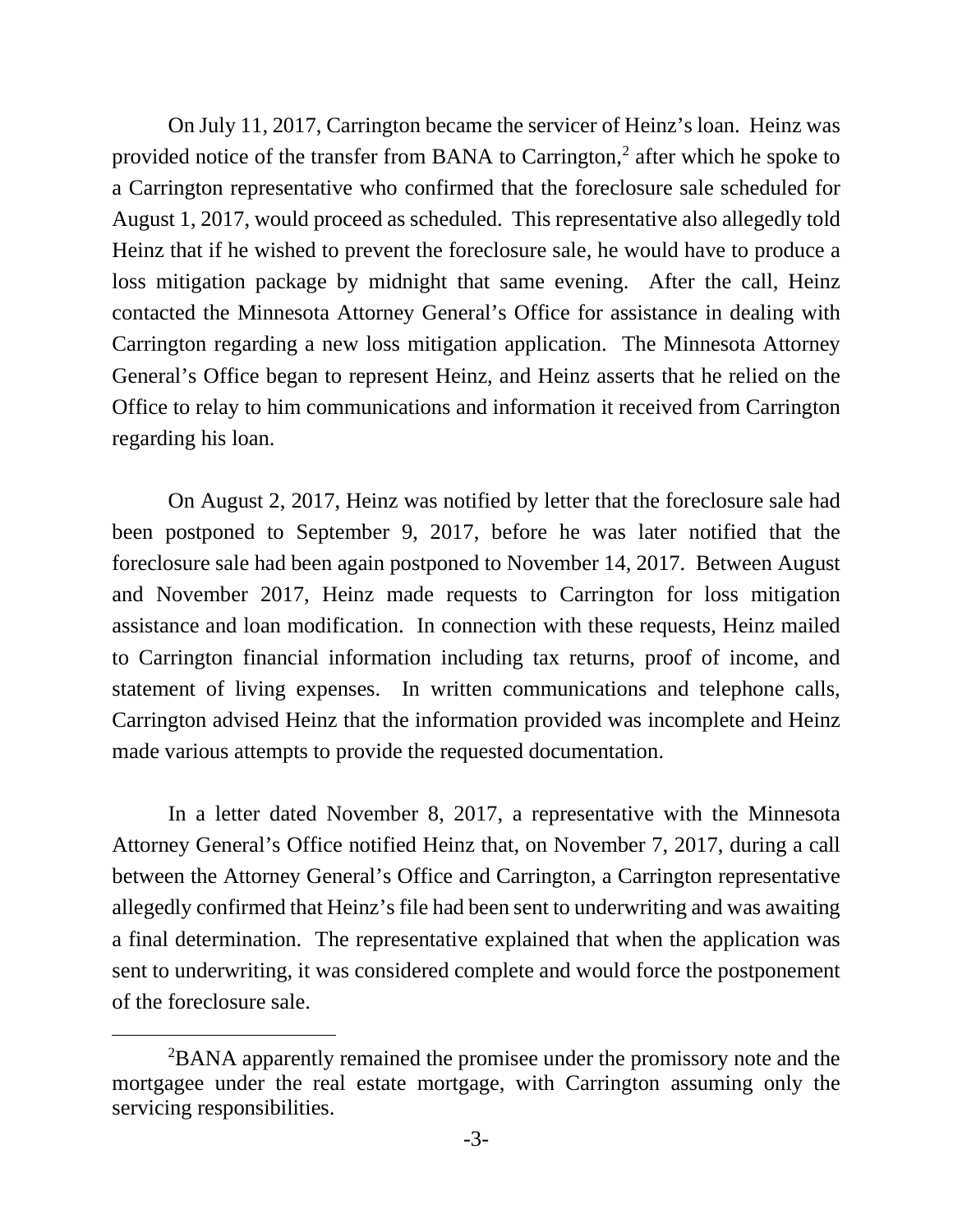Nevertheless, Carrington proceeded with the scheduled foreclosure sale on November 14, 2017. BANA purchased the property for \$225,120. The foreclosure sale was subject to a six-month redemption period, which would have allowed Heinz to redeem the property any time before May 14, 2018. Prior to the sale, Heinz did not receive a written denial of his second mortgage assistance application. In fact, Carrington mailed Heinz a cancellation notice, dated two days *after* the foreclosure sale, which advised Heinz for the first time that his second loss mitigation assistance application had been cancelled and would no longer be considered. On April 2, 2018, through a representative from the Minnesota Attorney General's Office, Heinz requested that Carrington rescind the foreclosure sale. Despite twice telling the representative from the Minnesota Attorney General's Office that it would respond to the rescission request, Carrington did not respond to Heinz until May 15, 2018 one day after the redemption period expired—explaining that it was declining to rescind the sale. In the letter explaining the basis for its decision, Carrington stated that it would not rescind the sale because Heinz never provided all the requisite documentation to complete the loss mitigation assistance application. The letter also notified Heinz that the home had been sold to a third-party bidder at the foreclosure sale, when the home had in fact been sold to BANA, the mortgagee.

On June 8, 2018, Heinz filed suit against Carrington in Minnesota state court, alleging violation of the FDCPA and two claims under Minnesota law and seeking rescission of the foreclosure sale, a temporary restraining order preventing eviction, and damages. Carrington then removed the action to federal court based on federal question jurisdiction. By the summary judgment stage, Heinz's only remaining claim was that Carrington violated the FDCPA by making false representations to Heinz about the state of his loss mitigation assistance application and the foreclosure sale, by ignoring his application, and by delaying communications so that Heinz could not take advantage of his legal remedies. The district court granted summary judgment in favor of Carrington, concluding that Carrington's communications and conduct in the course of its dealings with Heinz were not in connection with an attempt to collect a debt. While the district court determined that Carrington qualified as a debt collector, it stated that the dispositive inquiry at summary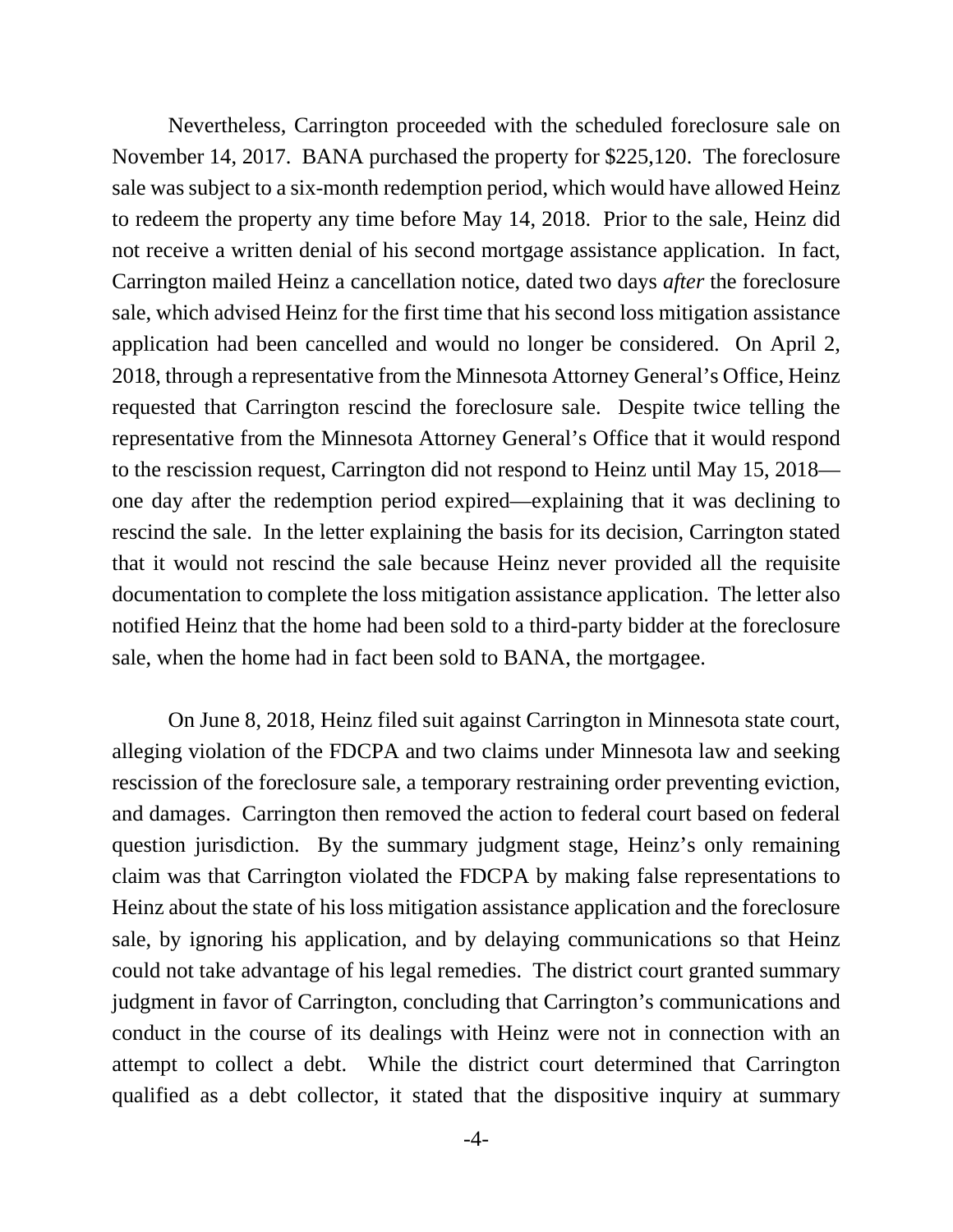judgment was "whether a reasonable jury could conclude from the record that Carrington's communications and conduct related to the collection of a debt as the FDCPA requires," ultimately answering this question in the negative. In reaching this conclusion, the district court applied the "animating purpose" test, which considers the content of each communication individually, and determined that they were not made in connection with the collection of a debt. Further, as to the challenged communications that occurred after the foreclosure sale, the district court also determined that they were immaterial because they had no impact on Heinz's legal rights. Heinz appeals the adverse grant of summary judgment.

## II.

Heinz asserts on appeal that the district court erred in granting summary judgment to Carrington because the evidence Heinz presented was sufficient to allow a jury to conclude that Carrington used false, deceptive, and misleading representations and unfair and unconscionable means to collect on the underlying mortgage debt. Heinz further asserts that the district court erroneously narrowed the "animating purpose" test. We review the grant of summary judgment de novo, "viewing the evidence and drawing all reasonable inferences in the light most favorable to . . . the nonmoving party." Main v. Ozark Health, Inc., 959 F.3d 319, 323 (8th Cir. 2020) (citation omitted). "Summary judgment is proper if there are no genuine issues of material fact and the moving party is entitled to judgment as a matter of law. 'Where the record taken as a whole could not lead a rational trier of fact to find for the nonmoving party, there is no genuine issue for trial.'" Green Plains Otter Tail, LLC v. Pro-Env't, Inc., 953 F.3d 541, 545 (8th Cir. 2020) (citation omitted).

The FDCPA, which is designed to prevent abusive debt collection practices, governs the conduct of debt collectors in relation to any attempt to collect a debt. See 15 U.S.C. § 1692(a). The FDCPA specifically prohibits "false, deceptive, or misleading representation or means in connection with the collection of any debt" and "unfair or unconscionable means to collect or attempt to collect any debt." Id.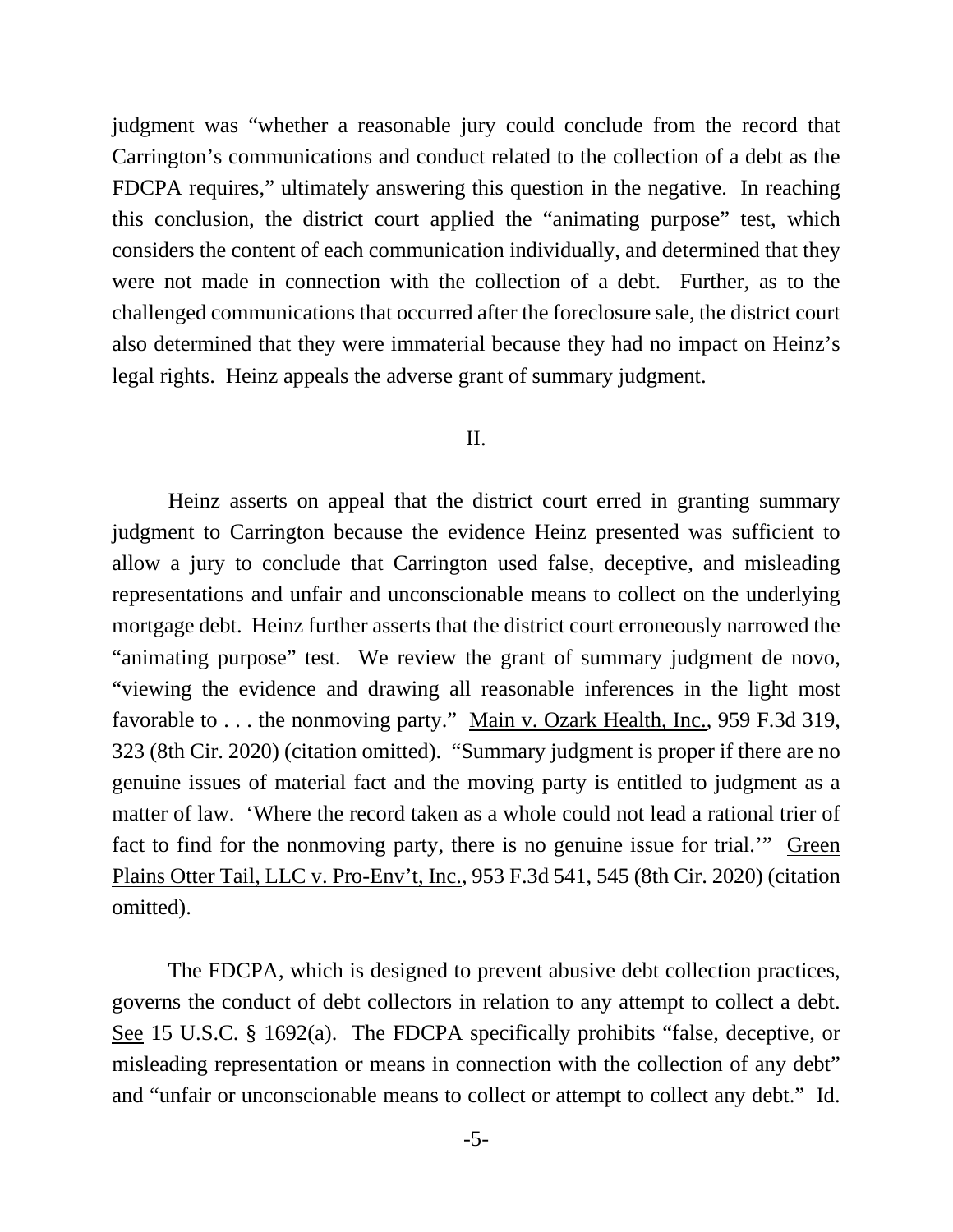§§ 1692e, 1692f. The parties agree that the dispositive issue in this case is whether the challenged communications and conduct were made in connection with the collection of a debt, acknowledging both that the promissory note constitutes a debt and that Carrington is a debt collector under the FDCPA.

Heinz specifically identifies the following communications made by Carrington as containing false, deceptive, or misleading representations or means:

- the letter from Carrington to Heinz dated October 8, 2017, stating that Heinz's loan modification application had been cancelled because Carrington had not received all of Heinz's application materials;
- the letter from Carrington to Heinz dated October 20, 2017, in response to a complaint against Carrington through the Minnesota Attorney General's Office, detailing the factual background of Heinz's efforts to complete a loss mitigation assistance application and stating that Carrington had not received all the documents necessary for the loss mitigation assistance application to be complete;
- the phone call on November 7, 2017, between a Carrington representative and the Minnesota Attorney General's Office where the representative stated Heinz's application had been sent to underwriting and was awaiting a decision; and
- the post-foreclosure sale letter from Carrington to Heinz, dated May 15, 2018, stating that Carrington did not receive all necessary information for the completion of Heinz's loss mitigation assistance application before the deadline when it had previously represented that the application had been sent to underwriting; that Carrington sold the property to a third-party at the foreclosure sale, when it actually sold the property to BANA; and that despite Carrington's repeated efforts to obtain all necessary information for the loss mitigation assistance application, Heinz failed to provide it.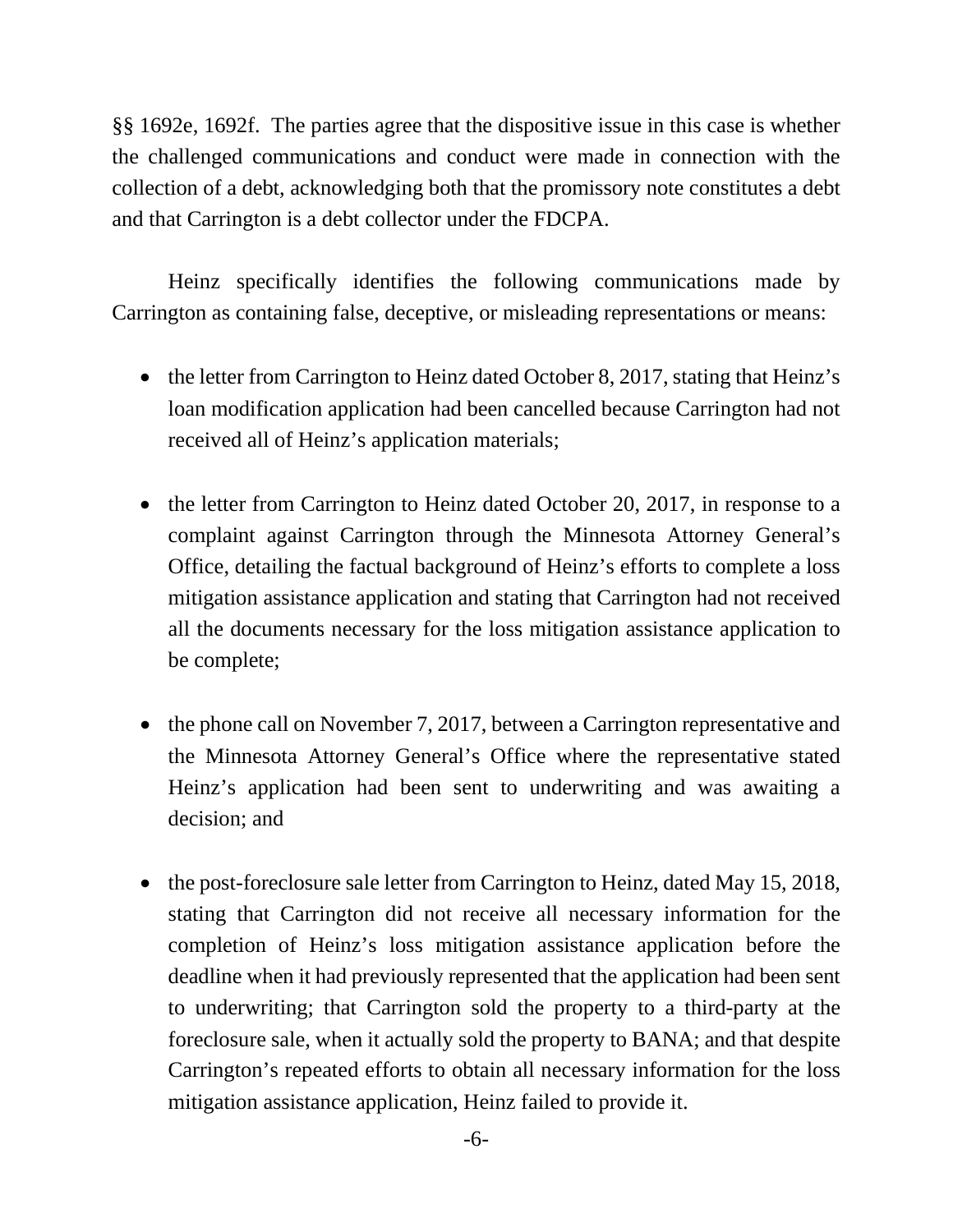Heinz also alleges that Carrington used unfair and unconscionable means to collect the mortgage debt by informing Heinz it would review his loss mitigation assistance application and collecting all the documents from Heinz before ignoring the application and conducting the foreclosure sale. Heinz also alleges that Carrington delayed its post-foreclosure communications with Heinz to preclude him from being able to bring a claim under the Minnesota dual-tracking statute, Minn. Stat. Ann. § 582.043, subdiv. 6, which prohibits a servicer from referring a mortgage loan for foreclosure when a loss mitigation application is pending.

In considering whether certain statements or conduct are in connection with the collection of a debt for the purposes of § 1692e, we employ the "animating purpose test." McIvor v. Credit Control Servs., Inc., 773 F.3d 909, 914 (8th Cir. 2014) (adopting the animating purpose test). Under this test, "for a communication to be in connection with the collection of a debt, an animating purpose of the communication must be to induce payment by the debtor." Id. (citation omitted). An explicit demand for payment is not required for a communication to satisfy the animating purpose test; implicit demands for payment may satisfy the test based upon the specific content of the communications. See id. "Though '[t]he "animating purpose[]" of the communication is a question of fact that generally is committed to the discretion of the jurors, not the court,' where 'a reasonable jury could not find that an animating purpose of the statements was to induce payment,' summary judgment is appropriate." Goodson v. Bank of Am., N.A., 600 F. App'x 422, 431 (6th Cir. 2015) (first alteration in original) (citations omitted).

Heinz asserts that the Supreme Court's statement that nonjudicial foreclosure is a debt collection activity renders each of the identified communications in connection with the attempt to collect a debt, citing Obduskey v. McCarthy  $\&$ Holthus LLP, 139 S. Ct. 1029, 1036 (2019) ("Foreclosure, in turn, is 'the process in which property securing a mortgage is sold to pay off the loan balance due.' In other words, foreclosure is a means of collecting a debt." (citation omitted)). However, in Obduskey, the Supreme Court made this statement in considering whether a party qualified as a "debt collector" for the purposes of the FDCPA and was not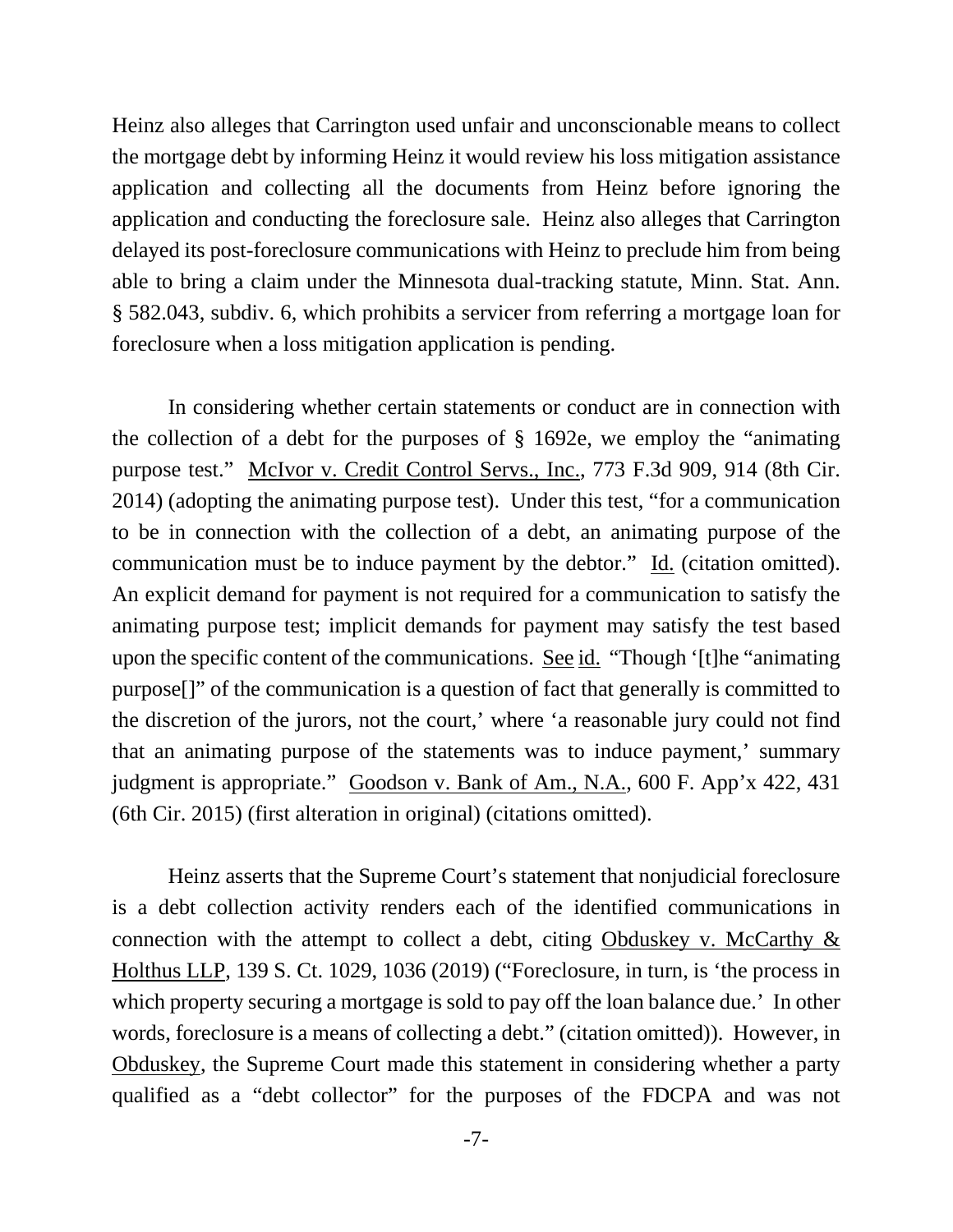considering specific communications regarding foreclosure proceedings. Although nonjudicial foreclosure is a debt collection activity, it does not follow that any communication generated during a nonjudicial foreclosure is made "in connection with the collection of a debt." See McIvor, 773 F.3d at 915 ("The debtor] contends that *any* communication about a debt from a debt collector to a consumer reporting agency is *always* intended to facilitate collection. We decline to draw such a sweeping conclusion  $\ldots$  ..."). Thus, we must look at each communication individually to determine whether it was made in connection with the collection of a debt for purposes of the FDCPA.

Considering the content of each of the communications, we conclude that none were made in connection with the collection of a debt. First, the October 8, 2017 letter was nothing more than a notification that Heinz's loss mitigation assistance application had been cancelled due to Heinz's failure to provide the required documentation. Although the letter stated, "if your loan is delinquent collection activity may continue, including referral to foreclosure or foreclosure sale," this boilerplate, conditional reference to collection activities, which uses the word "if," does not mean that the letter was sent "in connection with the collection of a debt," particularly where the only reference to the loan was its identifying information, including the property address and loan number, and the letter did not contain any information about the loan, such as the principal amount remaining due, the past due amount, or a request for payment. See Bailey v. Sec. Nat'l Servicing Corp., 154 F.3d 384, 388-89 (7th Cir. 1998) (holding that the communication was not made in connection with the collection of a debt because it merely described the status of the debtor's account and the consequences of missing future payments).

Similarly, the letter dated October 20, 2017, did not make any mention of the loan apart from its identifying information and did not include a demand for payment or statement of amounts due to bring the loan current. And the letter expressly stated that "this letter is not an attempt to collect a debt from [the borrower] but merely provides informational notice regarding the status of the loan." The November 7, 2017 phone call between Carrington representatives and the Minnesota Attorney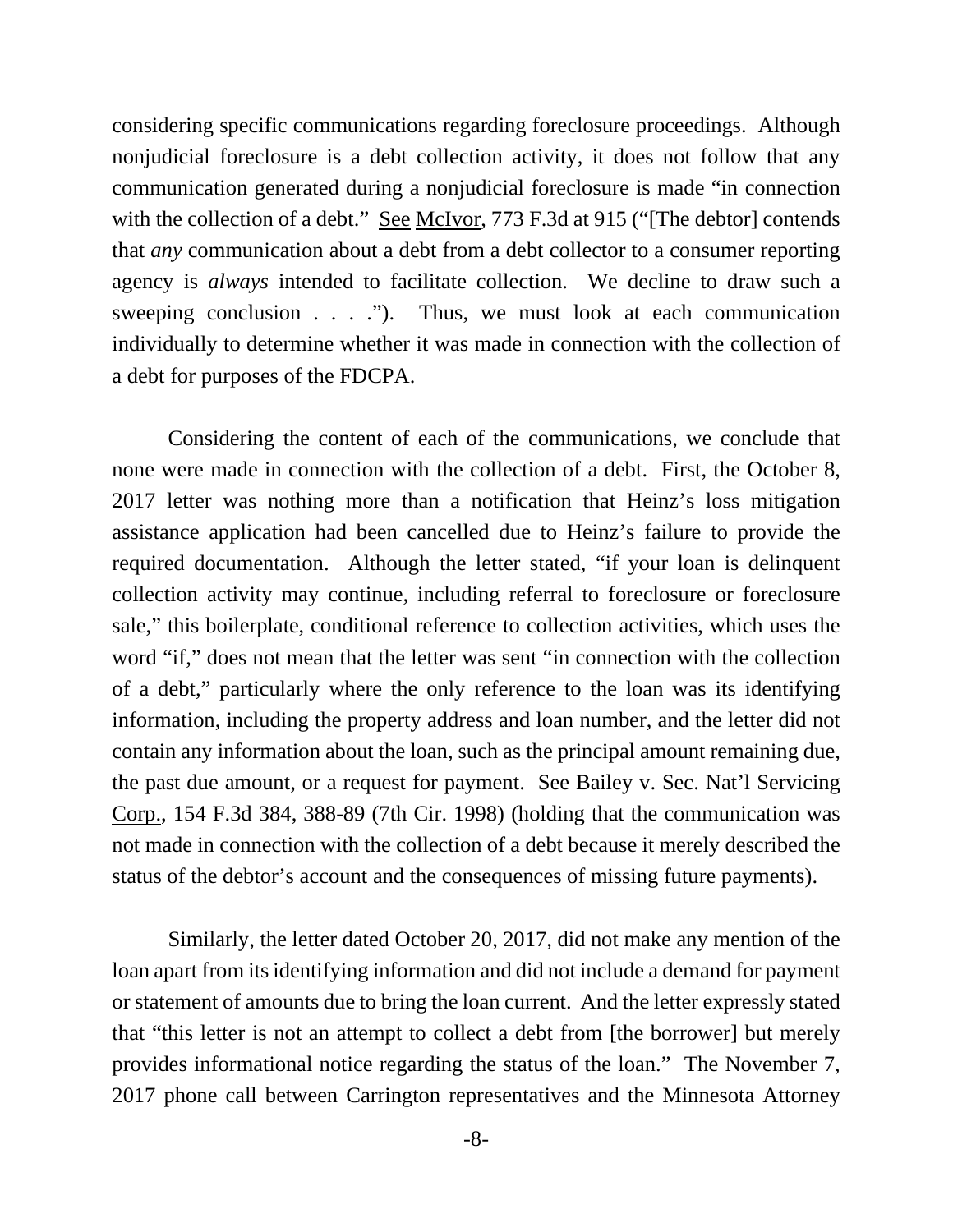General's Office, during which a Carrington representative falsely stated that Heinz's loss mitigation assistance application had been sent to underwriting, included no discussion of the loan, its terms, any amount due, or any request or demand for payment. We find there is no evidence from the record to conclude that Carrington made these communications in an attempt to induce payment of the mortgage debt. See, e.g., Grden v. Leikin Ingber & Winters PC, 643 F.3d 169, 173 (6th Cir. 2011) (concluding that animating purpose of communication from debt collector was not to collect debt even though communications stated a balance due because statements did not demand payment or threaten consequences if debtor did not pay and statements were in response to debtor's inquiry regarding balance statement, not as part of a strategy from debt collector to make payment on debt more likely). To the contrary, the October 20 and November 7 communications arguably served to thwart Heinz's efforts to arrange for the payment of his mortgage indebtedness.

Finally, the post-foreclosure sale letter, in response to Heinz's complaint against Carrington through the Minnesota Attorney General's Office, again detailed the factual history of Heinz's efforts to apply for loss mitigation assistance and stated that, despite Carrington's attempts to obtain the documentation needed from Heinz to complete the application, the information was never provided, so it proceeded to sell the home at a foreclosure sale. The letter contained only basic identifying information about the loan, including the loan number, and did not include details about the loan such as the principal amount owing or amount in arrears. Further, the timing of the letter supports the conclusion that it was not sent in connection with an attempt to collect a debt because the property had already been sold at a foreclosure sale and Carrington was no longer looking to Heinz for payment of the mortgage debt. Because the foreclosure sale had already occurred, we agree with the district court that any purported misrepresentations in this communication are immaterial. See Hill v. Accounts Receivable Servs., LLC, 888 F.3d 343, 346 (8th Cir. 2018) ("[B]ecause '[a] statement cannot mislead unless it is material, [] a false but nonmaterial statement is not actionable.'" (second and third alterations in original) (citation omitted)).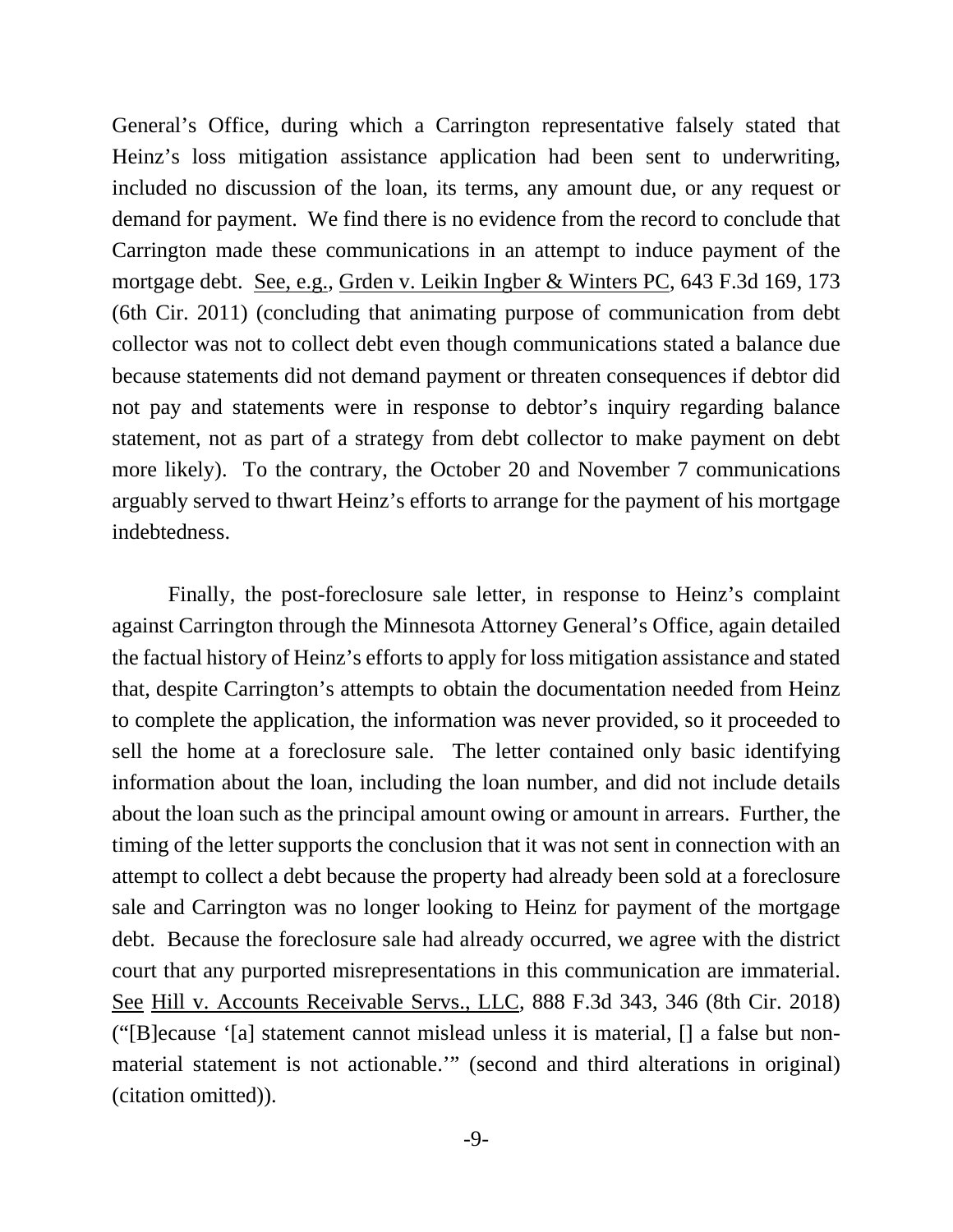The substance of each of these communications demonstrates that none were made in connection with an attempt to collect on the underlying mortgage debt. More troublesome, however, is the inclusion in the disclosures section of each letter of the so-called "Mini-Miranda" statement. This disclosure states:

This communication is from a debt collector and it is for the purpose of collecting a debt and any information obtained will be used for that purpose. This notice is required by the provisions of the Fair Debt Collection Practices Act and does not imply that we are attempting to collect money from anyone who has discharged the debt under the bankruptcy laws of the United States.

At first glance, it may seem implausible that a communication labeled by the sender as "for the purpose of collecting a debt" would, in fact, not be sent "in connection with the collection of a debt". But these types of boilerplate mini-Miranda disclosures, see 15 U.S.C. § 1692e(11), "do[] not automatically trigger the protections of the FDCPA, just as the absence of such [disclosures] does not have dispositive significance." Gburek v. Litton Loan Servicing LP, 614 F.3d 380, 386 n.3 (7th Cir. 2010); see also Lewis v. ACB Bus. Servs., Inc., 135 F.3d 389, 399-400 (6th Cir. 1998) (similar). Rather, we look to the *substance* of the letter—what information it provides and what it asks the borrower to do—to determine whether an "animating purpose" is "to induce payment by the debtor." McIvor, 773 F.3d at 914 (citation omitted). And here, for the reasons we have already explained, the letters did not try to induce Heinz to pay his outstanding debt. We thus conclude that a routine disclosure statement that is at odds with the remainder of the letter does not turn the communication into something that it is not—in this case, a communication made in connection with the collection of a debt for the purposes of the FDCPA.<sup>[3](#page-9-0)</sup> See Goodson, 600 F. App'x at 432 ("[T]he standard disclaimer

<span id="page-9-0"></span><sup>&</sup>lt;sup>3</sup>We note that there is no evidence in the record demonstrating that Heinz relied on or understood Carrington's communications as related to a debt collection attempt. Indeed, there is nothing in the record to suggest that, in response to these communications, Heinz took any action to procure the necessary funds or to remit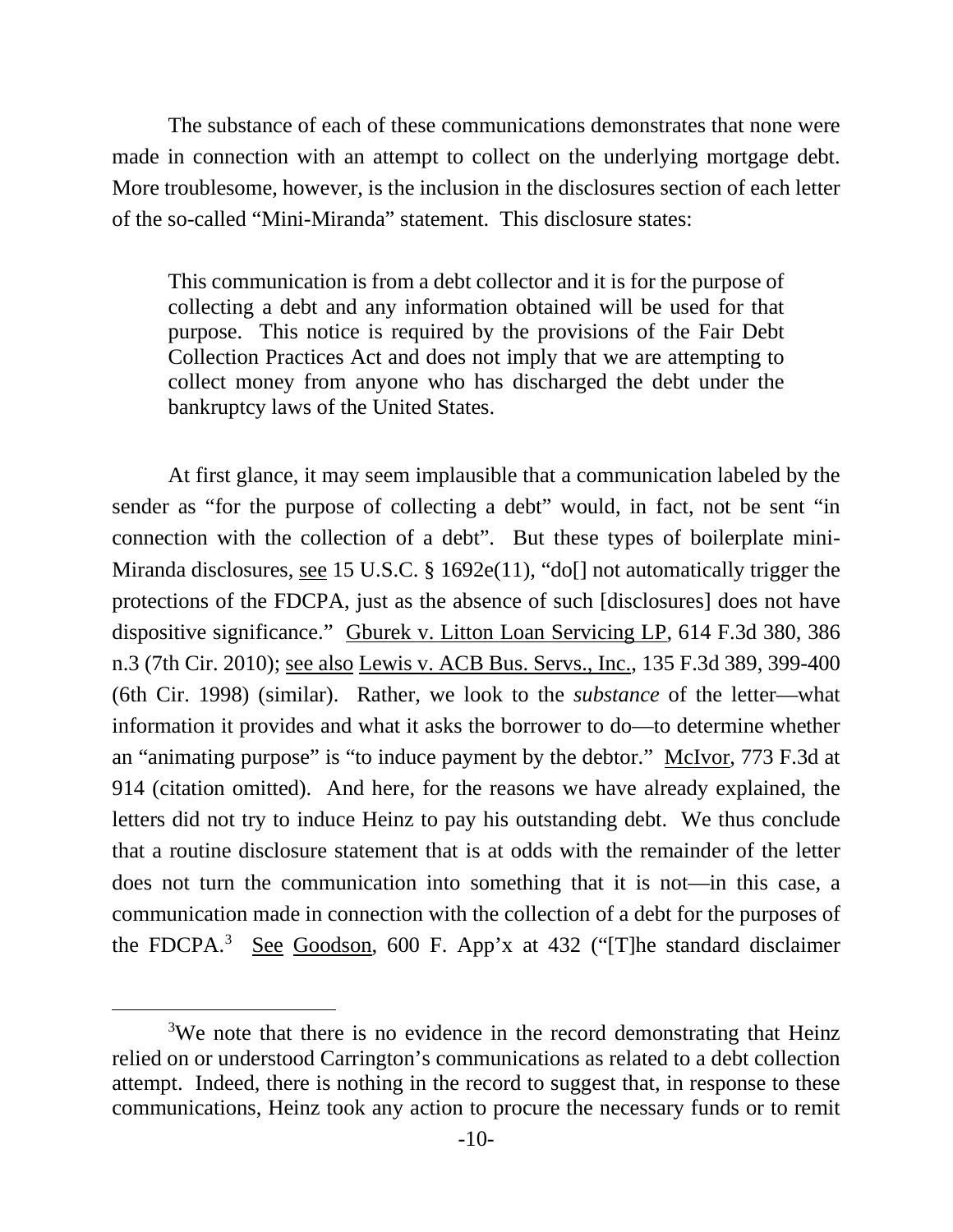language—which stated that BANA was '*a debt collector attempting to collect a debt*'—did not, by itself, transform the informational letter into debt collection activity. Courts have found that a disclaimer identifying the communication as an 'attempt to collect a debt[] . . . does not automatically trigger the protections of the FDCPA.'" (second and third alterations in original) (citation omitted)).

We are similarly unpersuaded by Heinz's argument regarding Carrington's alleged unfair and unconscionable means in attempting to collect the underlying mortgage debt pursuant to § 1692f. We also conclude that Carrington's conduct in allowing Heinz to submit an application and then ignore it as well as allegedly delaying communications with Heinz to run out the statute of limitations on a potential claim of a violation of the Minnesota dual-tracking statute was not done in an attempt to collect upon a debt under § 1692f. Although Heinz was undoubtedly frustrated with his repeated unsuccessful attempts to complete his loss mitigation assistance application and Carrington's apparently duplicative requests and belated communications, the fact remains that Carrington did not at any point in these communications discuss, reference, or request payment on the underlying mortgage debt. Further, with respect to Heinz's claim that Carrington delayed its communications to preclude Heinz from asserting a dual-tracking claim, although Carrington's belated communications may leave something to be desired in terms of customer communications, Heinz was aware that dual tracking was going on and need not have waited for final communication from Carrington to preserve his ability to pursue such a claim.

We are mindful that Heinz lost his home at a foreclosure sale after being subjected to an extended back-and-forth with Carrington in which he apparently made repeated efforts to comply with Carrington's demands for information and documents. While we are sympathetic to Heinz's position, the record does not demonstrate that Carrington's communications were made in connection with the

any payment to bring his account current. Instead, Heinz continued to pursue the loss mitigation assistance application.